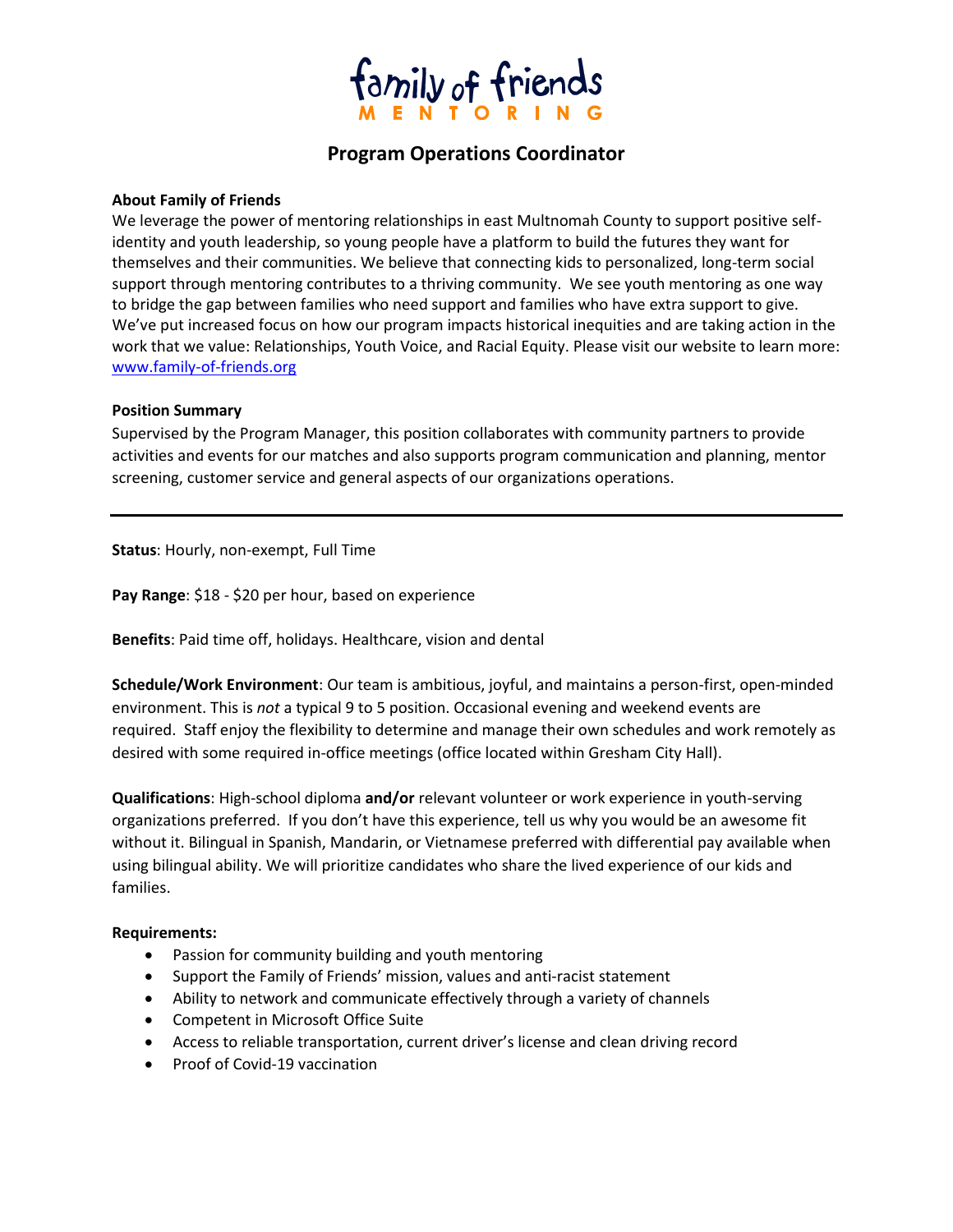

### **Position Responsibilities**

### **Match Activities & Program Events**

- Create an annual calendar of monthly match activities that align with program values and initiatives, and strategy.
- Plan & facilitate all aspects of monthly match activities including gathering supplies, identifying locations and partners, coordinating logistics, managing set up, implementation and clean up.
- Manage event communications with mentors and families including RSVPs.
- Provide transportation to and from match activities for youth as needed
- Assist Program Manager to coordinate and plan annual program events like volunteer appreciation luncheon, family picnic and holiday adoptions.
- Assist Program Manager as liaison for youth and volunteers during annual fundraising events.
- At events, supervise youth whose mentors are unable to attend, including them and helping them feel welcome.

### **Operations**

- Create and send a monthly newsletter for mentors and families.
- Support Community Engagement Manager with social media engagement that highlights match activities, match or mentor spotlights, and other related content.
- **•** Support with volunteer screening by running background checks and doing reference calls.
- Ensure smooth organizational operations by ordering supplies, coordinating with our IT contractor for tech related challenges and upgrades, and other tasks related to office management.
- **EXEC** Receive general inquiries as the lead responder to our main phone line and general email address, routing inquiries to other staff members as appropriate.
- **EXECT** Take other necessary actions to help ensure smooth operations.

## **Relationships/Collaborations**

- Work collaboratively with team members, participants, and partners to ensure efforts are aligned with overall strategic goals.
- Establish and build positive relationships with youth, mentors, and community members.
- Seek out and coordinate distribution of tickets to community events (Blazers, Zoo Lights, etc.) and scholarships to camps and classes/sports.
- Coordinate with Community Engagement Manager to ensure smooth coordination of sponsored events.